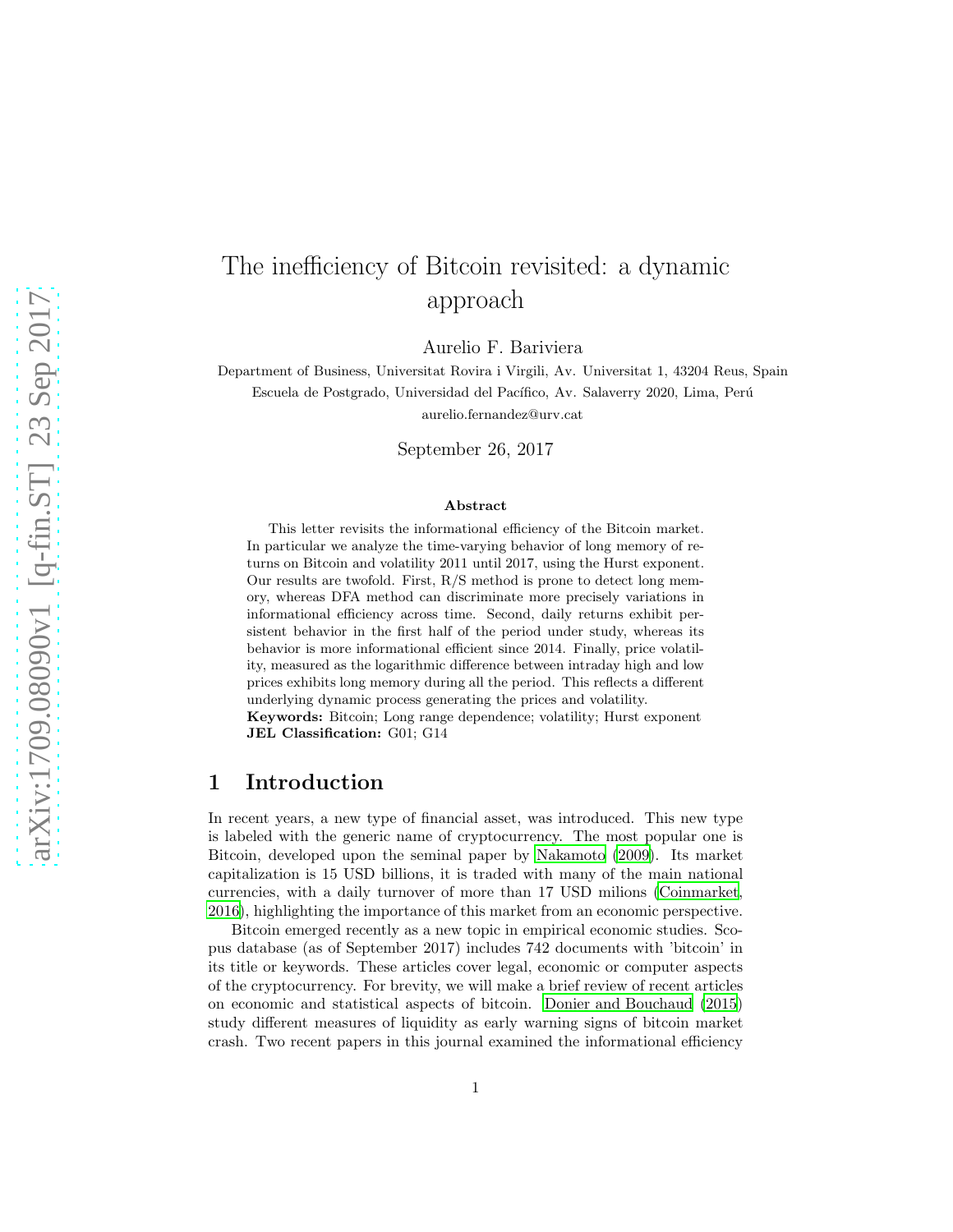of the Bitcoin market. In particular, [Urquhart \(2016](#page-9-1)) used a set of tests aimed at identifying autocorrelations, unit roots, nonlinearities and long range dependence in Bitcoin returns. The results are compelling for the whole period under study, rejecting the null hypothesis of a random behavior of the time series. However, when splitting the examination into two non overlapping periods, the paper uncovers that the first subperiod is the main responsible for the informational inefficiency. Later, [Nadarajah and Chu \(2017](#page-8-2)) reexamines the data using power transformations of daily returns, without rejecting the null hypothesis of informational efficiency. [Bouri et al. \(2017a](#page-7-0)) study bitcoin's return-volatility behavior before and after the severe market crash of 2013., and find serial correlation in bitcoin return series. [Bouri et al. \(2017b\)](#page-7-1) scrutinize hedge and safe haven properties of Bitcoin  $vis-\hat{a}-vis$  several stock, bonds and currency indices around the world. Its main finding is that the cryptocurrency is only useful as a diversifier device, but not as a hedge instrument. Finally, [Balcilar et al. \(2017\)](#page-7-2) detect nonlinearities in the return-volume relationship, which allows for return prediction.

This letter improves and complements previous literature on Bitcoin in three aspects: (i) it proposes the use of Detrended Fluctuation Analysis method, instead of the commonly used R/S method, (i) it works with sliding windows, in order to dynamically assess the evolution of informational efficiency across time and (ii) it considers, in addition to daily returns, the long range memory in the daily volatility of returns, which can proxy the risk of this unstable market. Volatility analysis is particularly important, because, as studied by [Blau \(2017\)](#page-7-3) speculative trading was not responsible for the high volatility of Bitcoin during the period 2010-2014.

The letter is organized as follows. Section [2](#page-1-0) briefly review some key aspects of the Efficient Market Hypothesis. Section [3](#page-2-0) presents the data and methodology. Section [4](#page-4-0) discusses the main findings. Finally, Section [5](#page-6-0) outlines the conclusion of our analysis.

### <span id="page-1-0"></span>2 The Efficient Market Hypothesis

Over a century ago [Bachelier \(1900\)](#page-6-1) developed the first mathematical model of security prices, applying the arithmetic Brownian motion model to French bonds. The formalization of the Efficient Market Hypothesis (EMH) remained latent until its theoretical development by [Samuelson \(1965\)](#page-9-2) and the definition and classification by [Fama \(1970](#page-8-3)). Briefly, the EMH requires that returns of financial assets follow a memoryless stochastic process with respect to the underlying information set.

The weak form of informational efficiency excludes the possibility of finding, systematically, profitable trading strategies. As a corollary, returns time series cannot exhibit predictable memory content. However, there are several studies that find long memory in financial time series, using different methods. For example, [Barkoulas et al. \(2000\)](#page-7-4) and Blasco and Santamaría (1996) find long memory in the Greek Stock Exchange and Spanish Stock Exchange respectively.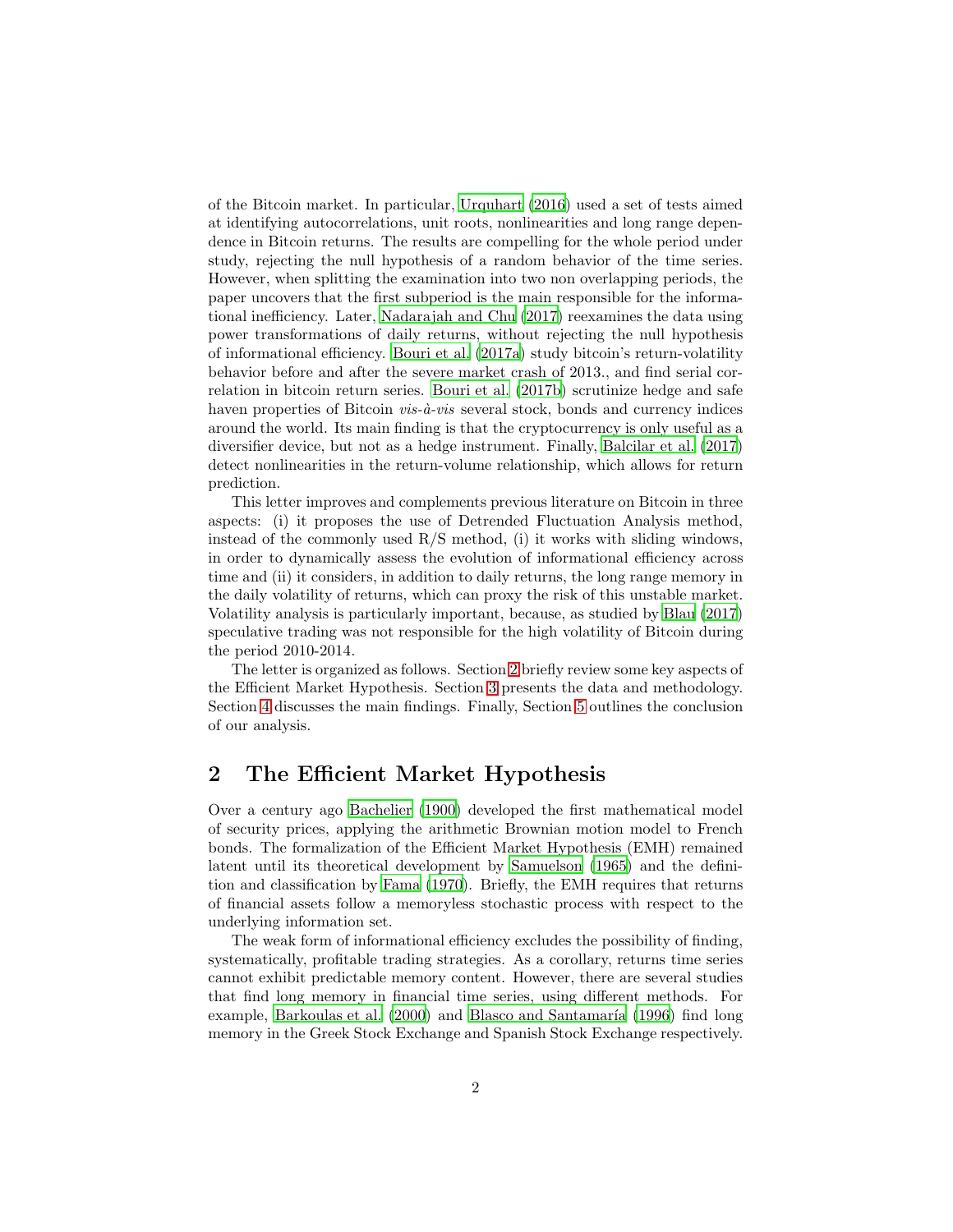[Cheung and Lai \(1995](#page-8-4)) find empirical evidence of long memory in 5 out of 18 developed stock markets and [Barkoulas and Baum \(1996](#page-7-6)) do not find strong convincing evidence against the random walk model in US stock returns. In spite of the fact that fixed income instruments are very important in the composition of investment portfolios and in firm and government financing, they have been less studied than stocks. [Carbone et al. \(2004\)](#page-8-5) find long memory in German stock and sovereign bond markets and [McCarthy et al. \(2009\)](#page-8-6) find long memory in yields of corporate bonds and in the spread of returns of corporate bonds and treasury bonds.

Another issue in the literature is the time varying behavior of the market efficiency. The reasons for the varying memory remains a puzzle. In this aspect [Ito and Sugiyama \(2009](#page-8-7)) find that inefficiency varies through time in the US stock market. [Bariviera \(2011\)](#page-7-7) finds that time varying long-range dependence in the Thai Stock Market is weakly influenced by the liquidity level and market size. [Cajueiro et al. \(2009\)](#page-7-8) find that financial market liberalization increases the informational efficiency in the Greek Stock Market. [Kim et al. \(2011\)](#page-8-8) find that return predictability is altered by political and economic crises but not during market crashes. Remarkably, there is no paper dealing with the long memory of Bitcoin return volatility.

### <span id="page-2-0"></span>3 Data and methodology

We use daily price data of Bitcoin. All data used in this paper was retrieved from DataStream. The period under examination goes from 18/08/2011 to 15/02/2017, for a total of 1435 observations.

The Hurst exponent  $H$  characterizes the scaling behavior of the range of cumulative departures of a time series from its mean. The study of long range dependence can be traced back to seminal paper by [Hurst \(1951\)](#page-8-9), whose original methodology was applied to detect long memory in hydrologic time series. This method was also explored by [Mandelbrot and Wallis \(1968](#page-8-10)) and later introduced in the study of economic time series by [Mandelbrot \(1972\)](#page-8-11). This method uses the range of the partial sums of deviations of a time series from its mean, rescaled by its standard deviation. If we have a sequence of continuous compounded returns  $\{r_1, r_2, \ldots, r_{\tau}\}\$ ,  $\tau$  is the length of the estimation period and  $\bar{r}_{\tau}$  is the sample mean, the the  $R/S$  statistic is given by

$$
(R/S)_{\tau} \equiv \frac{1}{s_{\tau}} \left[ \max_{1 \le t \le \tau} \sum_{t=1}^{\tau} (r_t - \bar{r}_{\tau}) - \min_{1 \le t \le \tau} \sum_{t=1}^{\tau} (r_t - \bar{r}_{\tau}) \right]
$$
(1)

where  $s<sub>\tau</sub>$  is the standard deviation

$$
s_{\tau} \equiv \left[\frac{1}{\tau} \sum_{t} (r_t - \bar{r}_{\tau})^2\right]^{1/2} \tag{2}
$$

Hurst [Hurst \(1951\)](#page-8-9), found that the following relation

$$
(R/S)_{\tau} = (\tau/2)^{H} \tag{3}
$$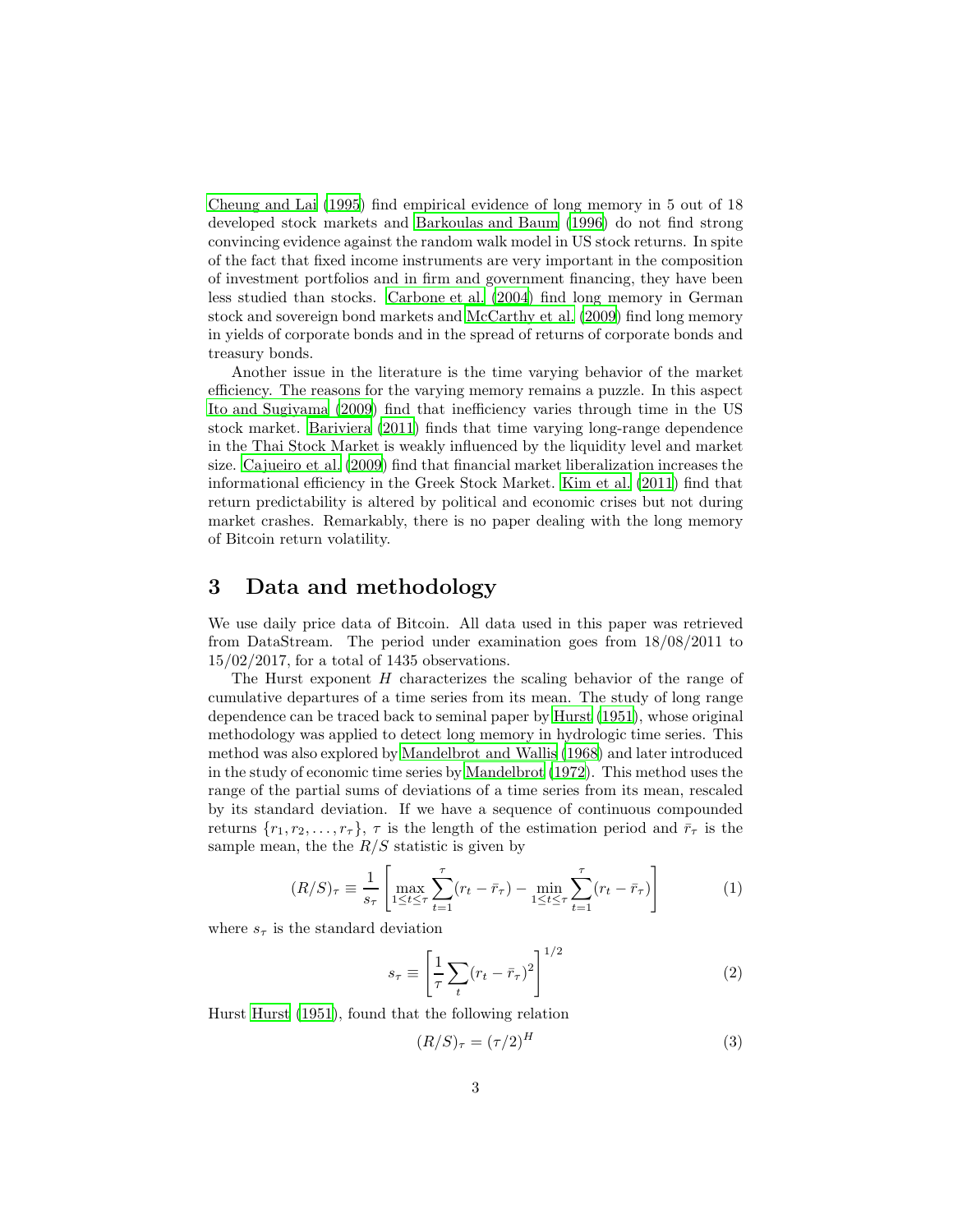is verified by many time series in natural phenomena.

Since then, several methods (both parametric and non-parametric) have been developed to calculate the Hurst exponent. We advocate for the use of the Detrended Fluctuation Analysis (DFA) method developed by [Peng et](#page-9-3) al. [\(1994\)](#page-9-3) because, as highlighted by [Grau-Carles \(2000\)](#page-8-12), it avoids the spurious detection of long-range dependence. The algorithm, described in detail in [Peng et al.](#page-9-4) [\(1995\)](#page-9-4), begins by computing the mean of the stochastic time series  $y(t)$ , for  $t = 1, \ldots, M$ . Then, an integrated time series  $x(i)$ ,  $i = 1, \ldots, M$  is obtained by subtracting mean and adding up to the  $i - th$  element,  $x(i) = \sum_{t=1}^{i} [y(t) - \bar{y}]$ . Then  $x(i)$  is divided into  $M/m$  non overlapping subsamples and a polynomial fit  $x_{pol}(i, m)$  is computed in order to determine the local trend of each subsample. Next the fluctuation function

$$
F(m) = \sqrt{\frac{1}{M} \sum_{i=1}^{M} \left[ x(i) - x_{pol}(i, m) \right]^2}
$$
 (4)

is computed. This procedure is repeated for several values of  $m$ . The fluctuation function  $F(m)$  behaves as a power-law of m,  $F(m) \propto m^H$ , where H is the Hurst exponent. Consequently, the exponent is computed by regressing  $\ln(F(m))$  onto  $ln(m)$ . According to the literature the maximum block size to use in partitioning the data is  $(length(window)/2)$ , where *window* is the time series window vector. Consequently, in this paper we use six points to estimate the Hurst exponent. The points for regression estimation are:  $m = \{4, 8, 16, 32, 64, 128\}$ . For a survey on the different methods for estimating long range dependences see [Taqqu et al.](#page-9-5) [\(1995\)](#page-9-5), [Montanari et al. \(1999\)](#page-8-13) and [Serinaldi \(2010\)](#page-9-6).

Departing from daily returns, we estimate the Hurst exponent using 500 datapoints sliding window. This rolling sample approach works as follows: we compute the Hurst exponent for the first 500 returns, then we discard the first return and add the following return of the time series, and continue this way until the end of data. Thus, each H estimate is calculated from data samples of the same size. We obtained an average of 935 Hurst estimates. This sliding window methodology was successfully used to assess time varying informational efficiency in [Cajueiro and Tabak \(2006\)](#page-7-9); [Cajueiro et al. \(2009\)](#page-7-8); [Cajueiro and Tabak \(2010\)](#page-7-10); [Bariviera \(2011\)](#page-7-7); [Bariviera et al. \(2012,](#page-7-11) [2014](#page-7-12), [2017](#page-7-13)), among others.

We compute the Hurst exponent by both R/S and DFA methods for the usual daily logarithmic return:

$$
r_t = (\ln P_t - \ln P_{t-1}) * 100
$$
\n(5)

and for the daily price volatility, defined as the logarithmic difference between intraday highest and lowest prices:

$$
ReturnVolatility_t = \ln P_t^{high} - \ln P_t^{low}
$$
\n(6)

Table [1](#page-4-1) presents the descriptive statistics of the return and volatility time series. We observe, similarly to other financial assets, that these series are leptokurtic and non-normal.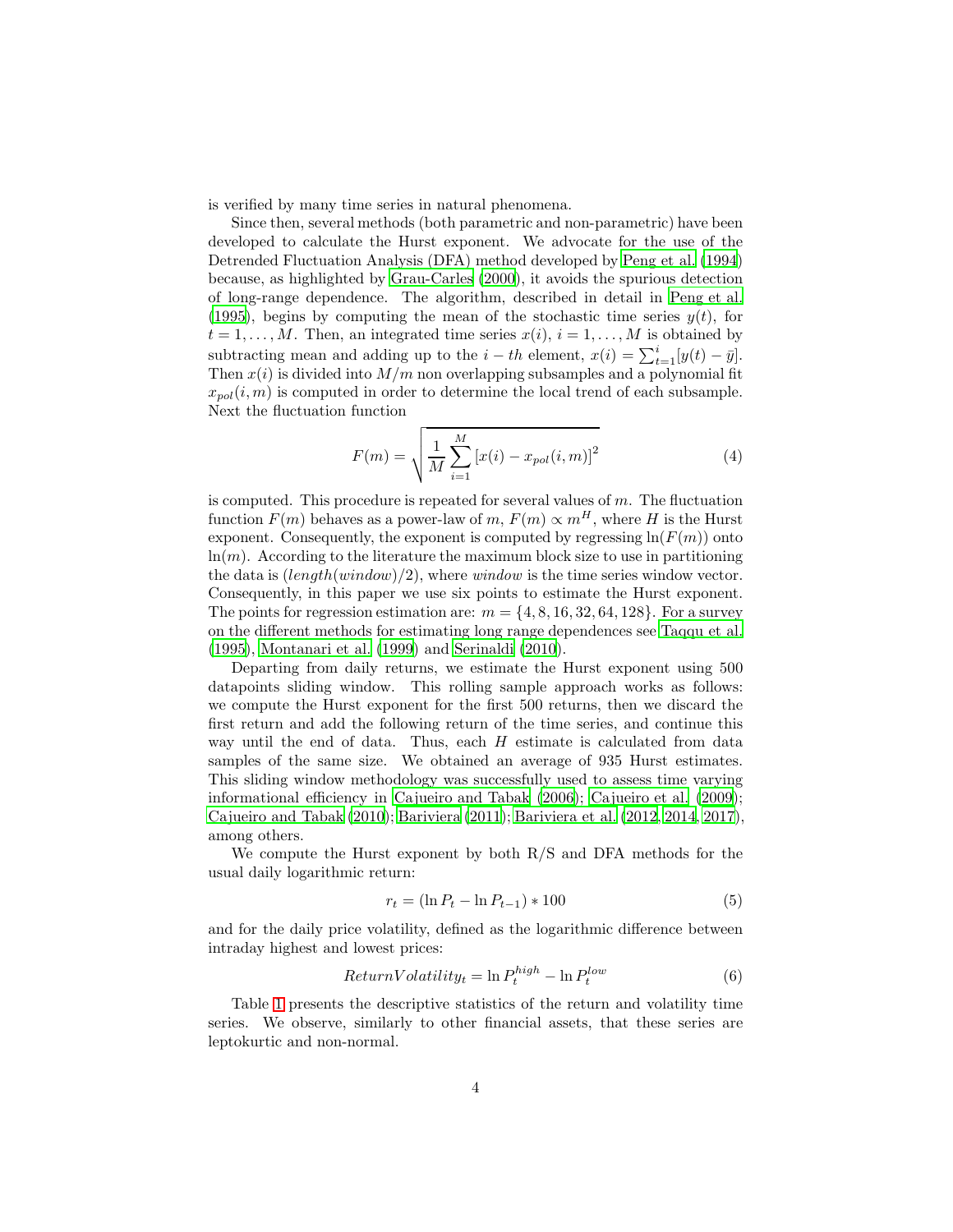<span id="page-4-1"></span>

|                      | Return     | Volatility  |
|----------------------|------------|-------------|
| Observations         | 1434       | 1434        |
| Min                  | $-66.3900$ | $-102.9000$ |
| Max                  | 48.4800    | 179.0000    |
| Mean                 | 0.3159     | 6.2810      |
| Median               | 0.2310     | 3.8680      |
| <b>Std Deviation</b> | 6.2104     | 10.1116     |
| Skewness             | $-1.1833$  | 6.5764      |
| Kurtosis             | 25.5773    | 107.5844    |
| Jarque Bera          | 30791*     | 663412 *    |

Table 1: Descriptive statistics of bitcoin returns and volatility.

<sup>∗</sup> Significant at 1% level.

<span id="page-4-2"></span>Table 2: Descriptive statistics of Hurst estimates.

|                      | Hurst $R/S$ |            |          | Hurst DFA  |  |
|----------------------|-------------|------------|----------|------------|--|
|                      | Return      | Volatility | Return   | Volatility |  |
| Observations         | 935         | 935        | 935      | 935        |  |
| Min                  | 0.6357      | 0.7132     | 0.4253   | 0.7952     |  |
| Max                  | 0.6974      | 0.7856     | 0.7224   | 0.9908     |  |
| Mean                 | 0.6711      | 0.7514     | 0.5698   | 0.9221     |  |
| Median               | 0.6716      | 0.7509     | 0.5660   | 0.9321     |  |
| <b>Std Deviation</b> | 0.0116      | 0.0141     | 0.0739   | 0.0403     |  |
| <b>Skewness</b>      | $-0.1372$   | 0.0829     | 0.1441   | $-0.5957$  |  |
| Kurtosis             | 2.4216      | 2.3507     | 1.7317   | 2.5336     |  |
| Jarque Bera          | 15.9656*    | 17.4936*   | 65.9032* | 63.7770*   |  |

<sup>∗</sup> Significant at 1% level.

# <span id="page-4-0"></span>4 Results

The use of the sliding window allows the observation of a time-varying pattern in long memory in financial time series. The graphical results of our empirical study is presented in Figure [1.](#page-5-0)

Our findings cover different aspects of these time series dynamics. First, the R/S method is biased to finding long memory in all the time series. It is unable to discriminate different dynamic regimes, present in the daily returns of the bitcoin market. On contrary, the DFA method clearly defines two periods: before and after 2014. In the first subperiod the time series of daily returns exhibits a persistent behavior, manifested in Hurst exponents greater than 0.5. In the second subperiod the Hurst exponents tend to wander around 0.5, making this behavior compatible with the EMH. According to [Bariviera et al. \(2017\)](#page-7-13), the causes for this regime switch are not yet found and returns' long memory is not related to trading volume. Second, the Hurst exponents corresponding to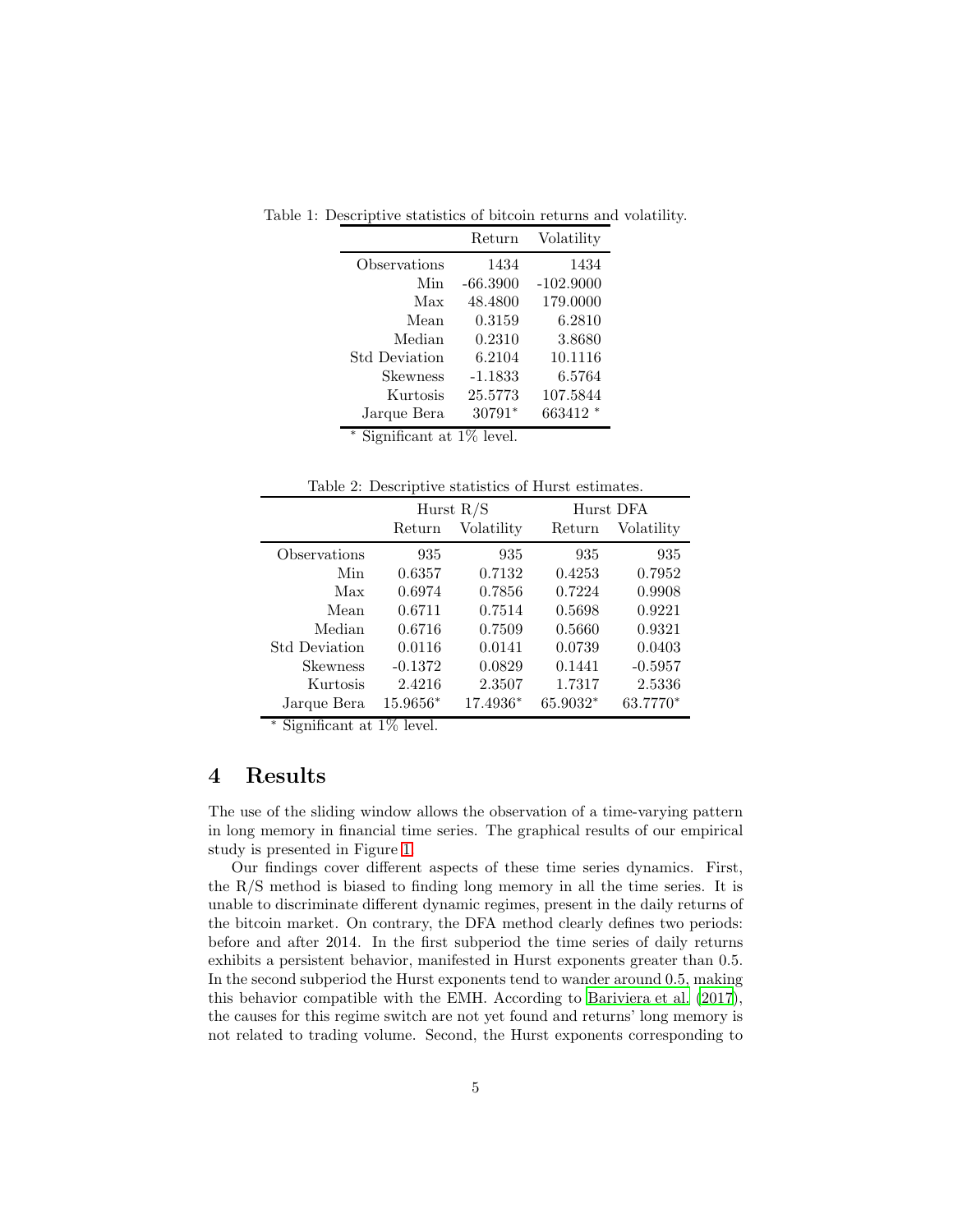

(a) Hurst exponent of BTC daily returns.



<span id="page-5-0"></span>(b) Hurst exponent of BTC daily return volatility.

Figure 1: Hurst exponent using DFA method (blue) and R/S method (red), using sliding windows of 500 datapoints and one datapoint step forward. The date corresponds to the first observation of the sliding window.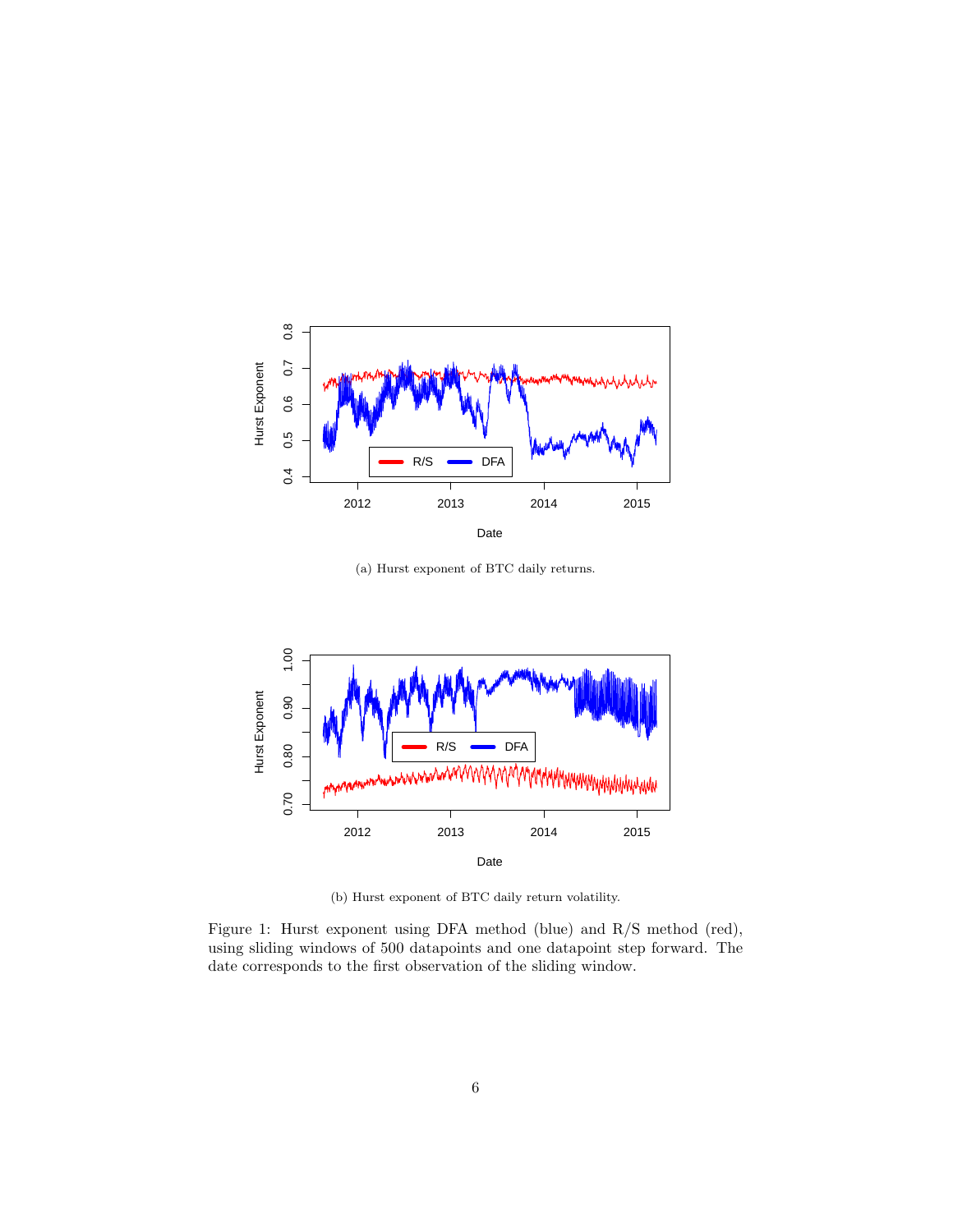the series of return volatility exhibits long memory in all sliding windows. This kind of dynamics could produce the volatility clustering reflected in Figure [2.](#page-6-2) Third, the long term behavior of returns and volatility are different. This kind of behavior could hide some complex underlying dynamics, which exceeds the aim of this letter. Descriptive statistics of the Hurst exponents estimates are displayed in Table [2.](#page-4-2)



<span id="page-6-2"></span>Figure 2: BTC daily return

# <span id="page-6-0"></span>5 Conclusions

We study the long memory of the bitcoin market using the Hurst exponent, computed using two alternative methods. We advocate for the use of the DFA method because it is more robust and less sensitive to departures from stationarity conditions. We find that daily returns suffered a regime switch. From 2011 until 2014 the returns' time series was essentially persistent  $(H > 0.5)$ , whereas after that year, the behavior seems to be compatible with a white noise. On contrary, daily volatility (measured as the logarithmic difference between daily maximum and minimum price) exhibits a persistent behavior during all the period under study. In addition, the long memory content of daily volatility is stronger than in daily returns. This features give some hints on the characteristics of this synthetic currency market. In particular, that volatility clustering is a key feature of the Bitcoin market.

# References

<span id="page-6-1"></span>Bachelier, L. (1900). Théorie de la spéculation. Annales scientifiques de l'École Normale Supérieure, Paris.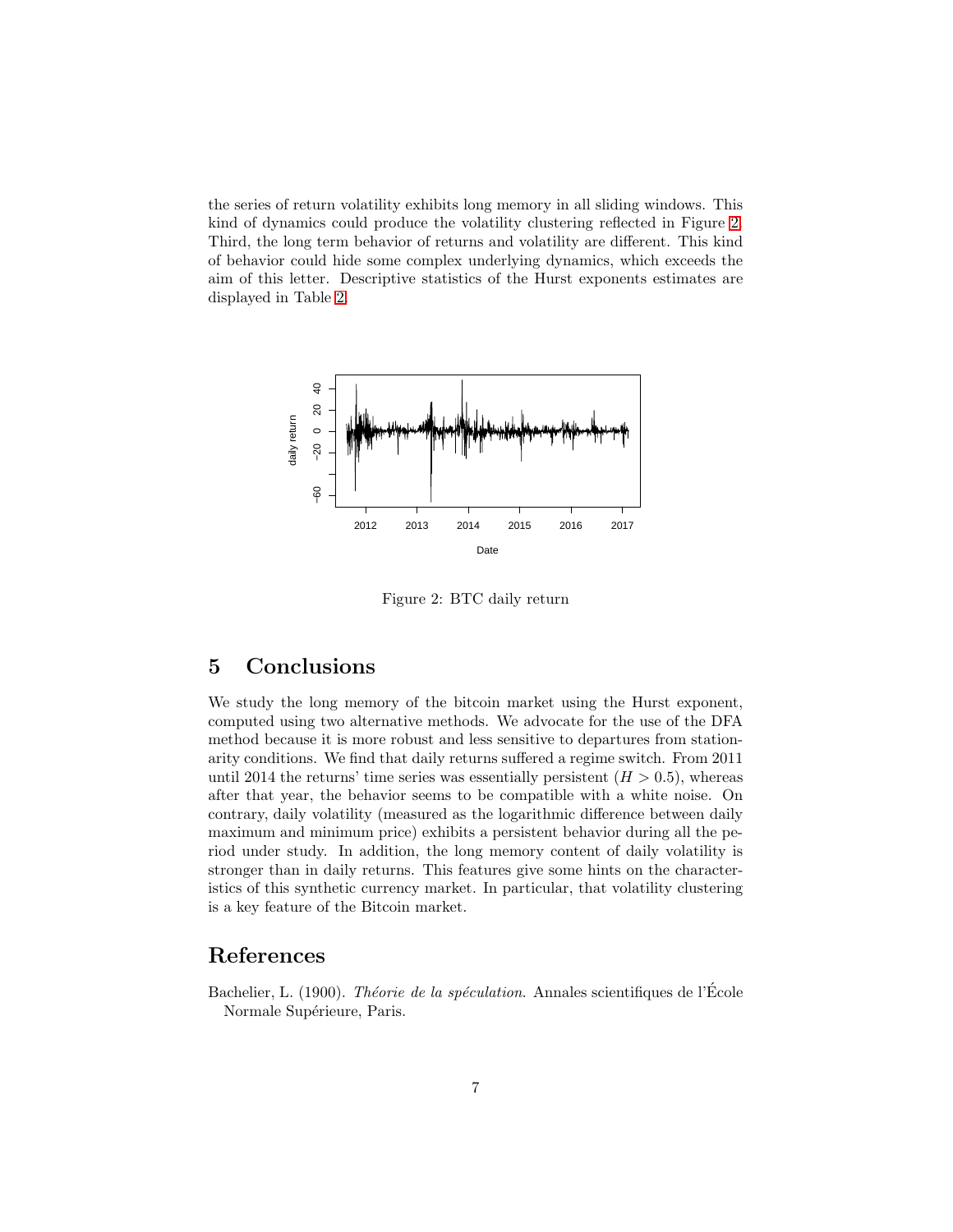- <span id="page-7-2"></span>Balcilar, M., Bouri, E., Gupta, R., and Roubaud, D. (2017). Can volume predict bitcoin returns and volatility? a quantiles-based approach. Economic  $Modelling, 64:74-81.$
- <span id="page-7-7"></span>Bariviera, A. F. (2011). The influence of liquidity on informational efficiency: The case of the thai stock market. Physica A: Statistical Mechanics and its Applications, 390(23-24):4426–4432.
- <span id="page-7-13"></span>Bariviera, A. F., Basgall, M. J., Hasperué, W., and Naiouf, M. (2017). Some stylized facts of the Bitcoin market. Physica A: Statistical Mechanics and its Applications, 484:82–90.
- <span id="page-7-11"></span>Bariviera, A. F., Guercio, M. B., and Martinez, L. B. (2012). A comparative analysis of the informational efficiency of the fixed income market in seven european countries. Economics Letters, 116(3):426–428.
- <span id="page-7-12"></span>Bariviera, A. F., Guercio, M. B., and Martinez, L. B. (2014). Informational efficiency in distressed markets: The case of european corporate bonds. The Economic and Social Review, 45(3):349–369.
- <span id="page-7-6"></span>Barkoulas, J. T. and Baum, C. F. (1996). Long-term dependence in stock returns. Economics Letters, 53(3):253–259.
- <span id="page-7-4"></span>Barkoulas, J. T., Baum, C. F., and Travlos, N. (2000). Long memory in the greek stock market. Applied Financial Economics, 10(2):177–184.
- <span id="page-7-5"></span>Blasco, N. and Santamaría, R. (1996). Testing memory patterns in the spanish stock market. Applied Financial Economics, 6(5):401–411.
- <span id="page-7-3"></span>Blau, B. M. (2017). Price dynamics and speculative trading in bitcoin. Research in International Business and Finance, 41:493–499.
- <span id="page-7-0"></span>Bouri, E., Azzi, G., and Dyhrberg, A. H. (2017a). On the return-volatility relationship in the bitcoin market around the price crash of 2013. Economics: The Open-Access, Open-Assessment E-Journal, 11:1–16.
- <span id="page-7-1"></span>Bouri, E., Molnr, P., Azzi, G., Roubaud, D., and Hagfors, L. I. (2017b). On the hedge and safe haven properties of bitcoin: Is it really more than a diversifier? Finance Research Letters, 20:192 – 198.
- <span id="page-7-10"></span>Cajueiro, D. and Tabak, B. (2010). Fluctuation dynamics in us interest rates and the role of monetary policy. Finance Research Letters, 7(3):163–169.
- <span id="page-7-8"></span>Cajueiro, D. O., Gogas, P., and Tabak, B. M. (2009). Does financial market liberalization increase the degree of market efficiency? The case of the Athens stock exchange. International Review of Financial Analysis, 18(1-2):50–57.
- <span id="page-7-9"></span>Cajueiro, D. O. and Tabak, B. M. (2006). The long-range dependence phenomena in asset returns: the chinese case. Applied Economics Letters, 13(2):131– 133.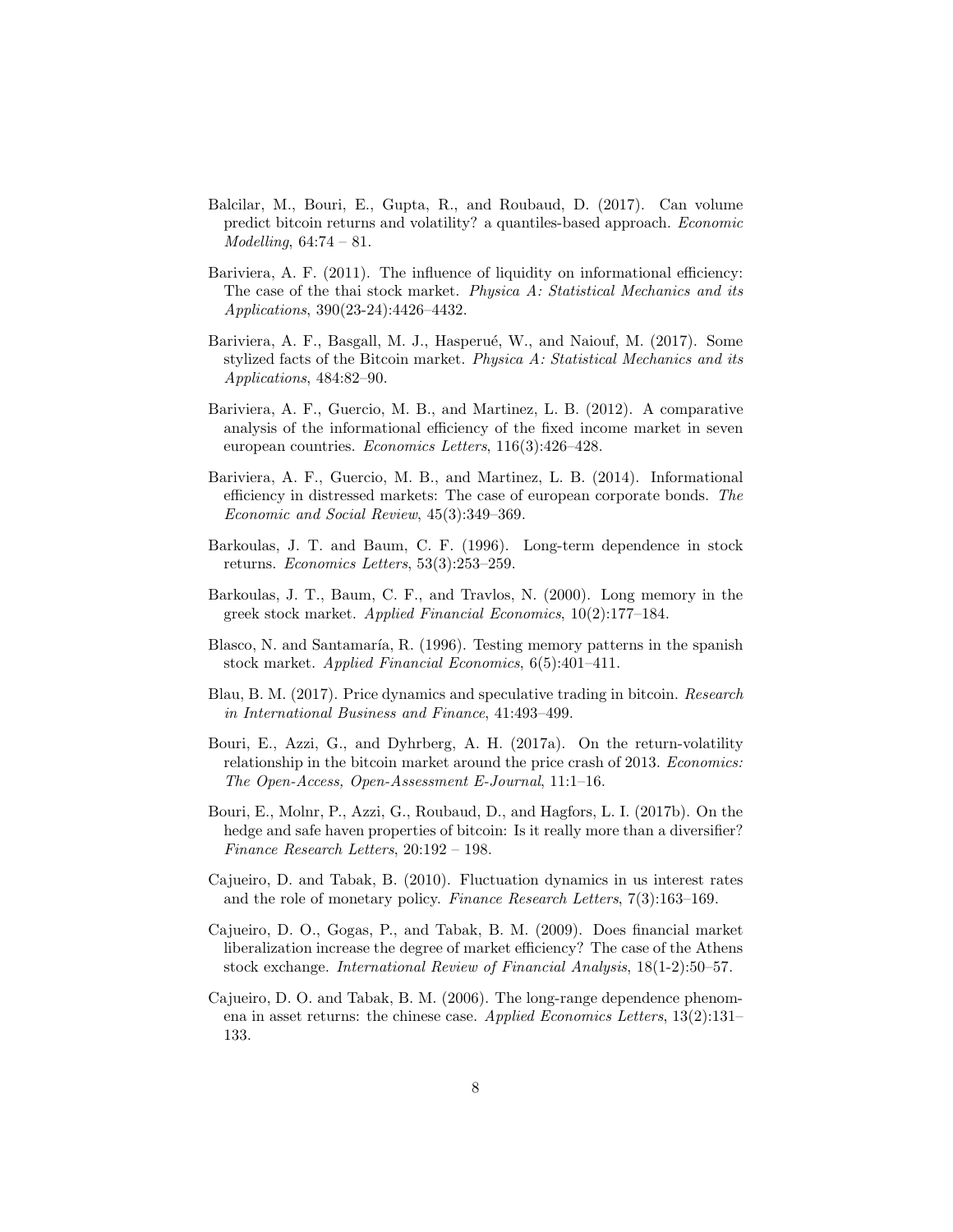- <span id="page-8-5"></span>Carbone, A., Castelli, G., and Stanley, H. E. (2004). Time-dependent hurst exponent in financial time series. Physica A: Statistical Mechanics and its Applications, 344(1-2):267–271.
- <span id="page-8-4"></span>Cheung, Y. . and Lai, K. S. (1995). A search for long memory in international stock market returns. Journal of International Money and Finance, 14(4):597–615.
- <span id="page-8-0"></span>Coinmarket (2016). Crypto-Currency Market Capitalizations. <https://coinmarketcap.com/currencies/>. Accessed: 2016-12-27.
- <span id="page-8-1"></span>Donier, J. and Bouchaud, J.-P. (2015). Why do markets crash? bitcoin data offers unprecedented insights. PLOS ONE, 10(10):1–11.
- <span id="page-8-3"></span>Fama, E. F. (1970). Efficient capital markets: A review of theory and empirical work. The Journal of Finance, 25(2, Papers and Proceedings of the Twenty-Eighth Annual Meeting of the American Finance Association New York, N.Y. December, 28-30, 1969):pp. 383–417.
- <span id="page-8-12"></span>Grau-Carles, P. (2000). Empirical evidence of long-range correlations in stock returns. Physica A: Statistical Mechanics and its Applications, 287(3-4):396– 404.
- <span id="page-8-9"></span>Hurst, H. E. (1951). Long-term storage capacity of reservoirs. Transactions of the American Society of Civil Engineers, 116:770–808.
- <span id="page-8-7"></span>Ito, M. and Sugiyama, S. (2009). Measuring the degree of time varying market inefficiency. Economics Letters, 103(1):62.
- <span id="page-8-8"></span>Kim, J. H., Shamsuddin, A., and Lim, K.-P. (2011). Stock return predictability and the adaptive markets hypothesis: Evidence from century-long U.S. data. Journal of Empirical Finance, 18(5):868.
- <span id="page-8-11"></span>Mandelbrot, B. B. (1972). Statistical methodology for nonperiodic cycles: From the covariance to rs analysis. In Annals of Economic and Social Measurement, Volume 1, number 3, NBER Chapters, pages 259–290. National Bureau of Economic Research.
- <span id="page-8-10"></span>Mandelbrot, B. B. and Wallis, J. R. (1968). Noah, joseph, and operational hydrology. Water Resources Research, 4(5):909–918.
- <span id="page-8-6"></span>McCarthy, J., Pantalone, C., and Li, H. C. (2009). Investigating long memory in yield spreads. Journal of Fixed Income, 19(1):73–81.
- <span id="page-8-13"></span>Montanari, A., Taqqu, M. S., and Teverovsky, V. (1999). Estimating long-range dependence in the presence of periodicity: An empirical study. Mathematical and Computer Modelling, 29(10-12):217–228.
- <span id="page-8-2"></span>Nadarajah, S. and Chu, J. (2017). On the inefficiency of Bitcoin. Economics Letters, 150:6–9.